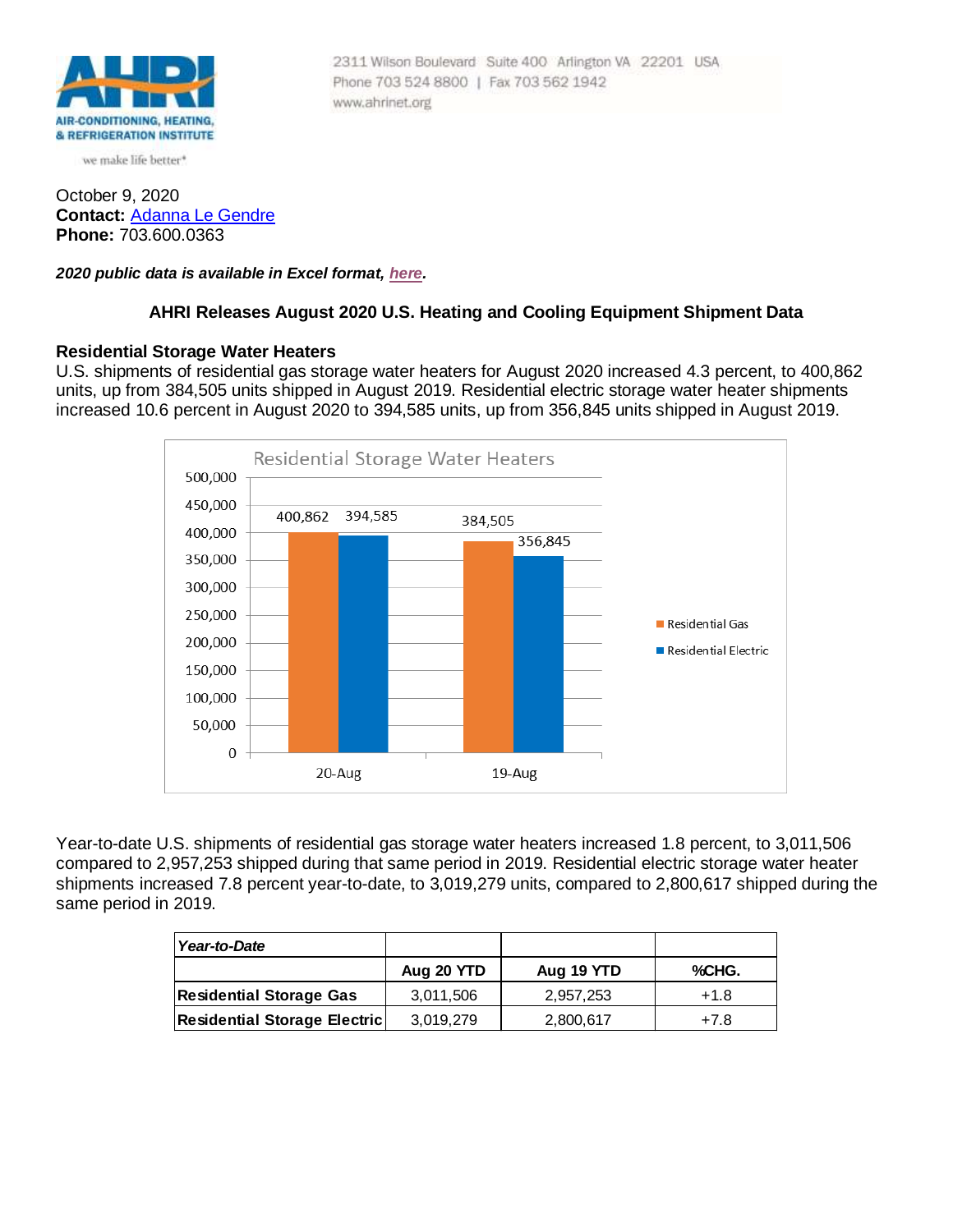# **Commercial Storage Water Heaters**

Commercial gas storage water heater shipments decreased 32 percent in August 2020, to 5,592 units, down from 8,223 units shipped in August 2019. Commercial electric storage water heater shipments decreased 19.4 percent in August 2020, to 11,177 units, down from 13,868 units shipped in August 2019.



Year-to-date U.S. shipments of commercial gas storage water heaters decreased 14.1 percent, to 52,130 units, compared with 60,687 units shipped during the same period in 2019. Year-to-date commercial electric storage water heater shipments decreased 9.3 percent, to 93,395 units, down from 103,012 units shipped during the same period in 2019.

| Year-to-Date                       |            |            |         |
|------------------------------------|------------|------------|---------|
|                                    | Aug 20 YTD | Aug 19 YTD | %CHG.   |
| <b>Commercial Storage Gas</b>      | 52.130     | 60.687     | $-14.1$ |
| <b>Commercial Storage Electric</b> | 93,395     | 103,012    | $-9.3$  |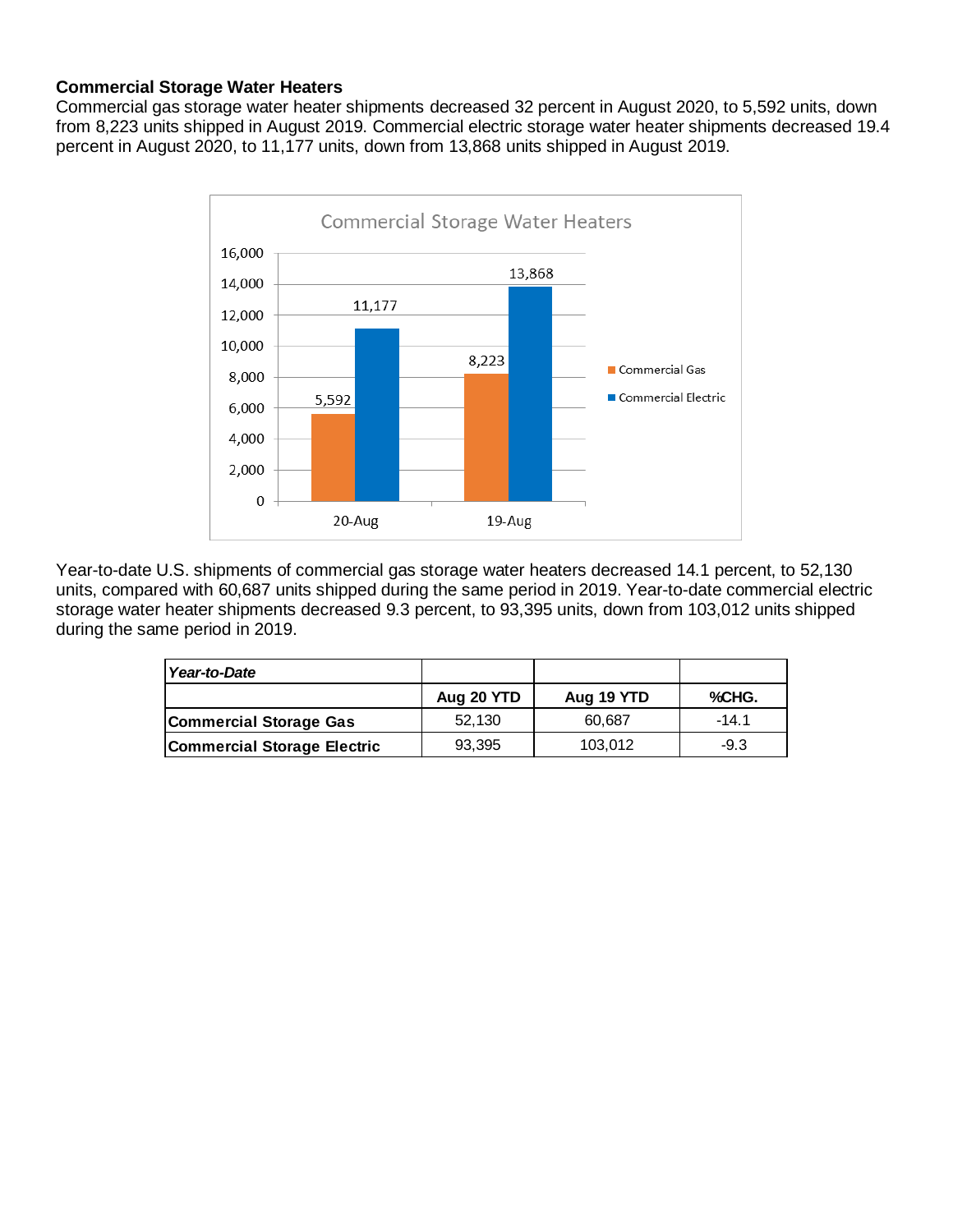# **Warm Air Furnaces**

U.S. shipments of gas warm air furnaces for August 2020 increased 5.1 percent, to 321,537 units, up from 305,850 units shipped in August 2019. Oil warm air furnace shipments increased 43.7 percent, to 4,300 units in August 2020, up from 2,993 units shipped in August 2019.



Year-to-date U.S. shipments of gas warm air furnaces decreased 13.7 percent, to 1,978,722 units, compared with 2,291,817 units shipped during the same period in 2019. Year-to-date U.S. shipments of oil warm air furnaces decreased 20.8 percent, to 17,380 units, compared with 21,949 units shipped during the same period in 2019.

| Year-to-Date                  |            |            |         |
|-------------------------------|------------|------------|---------|
|                               | Aug 20 YTD | Aug 19 YTD | %CHG.   |
| <b>Gas Warm Air Furnaces</b>  | 1.978.722  | 2.291.817  | $-13.7$ |
| <b>IOII Warm Air Furnaces</b> | 17,380     | 21.949     | $-20.8$ |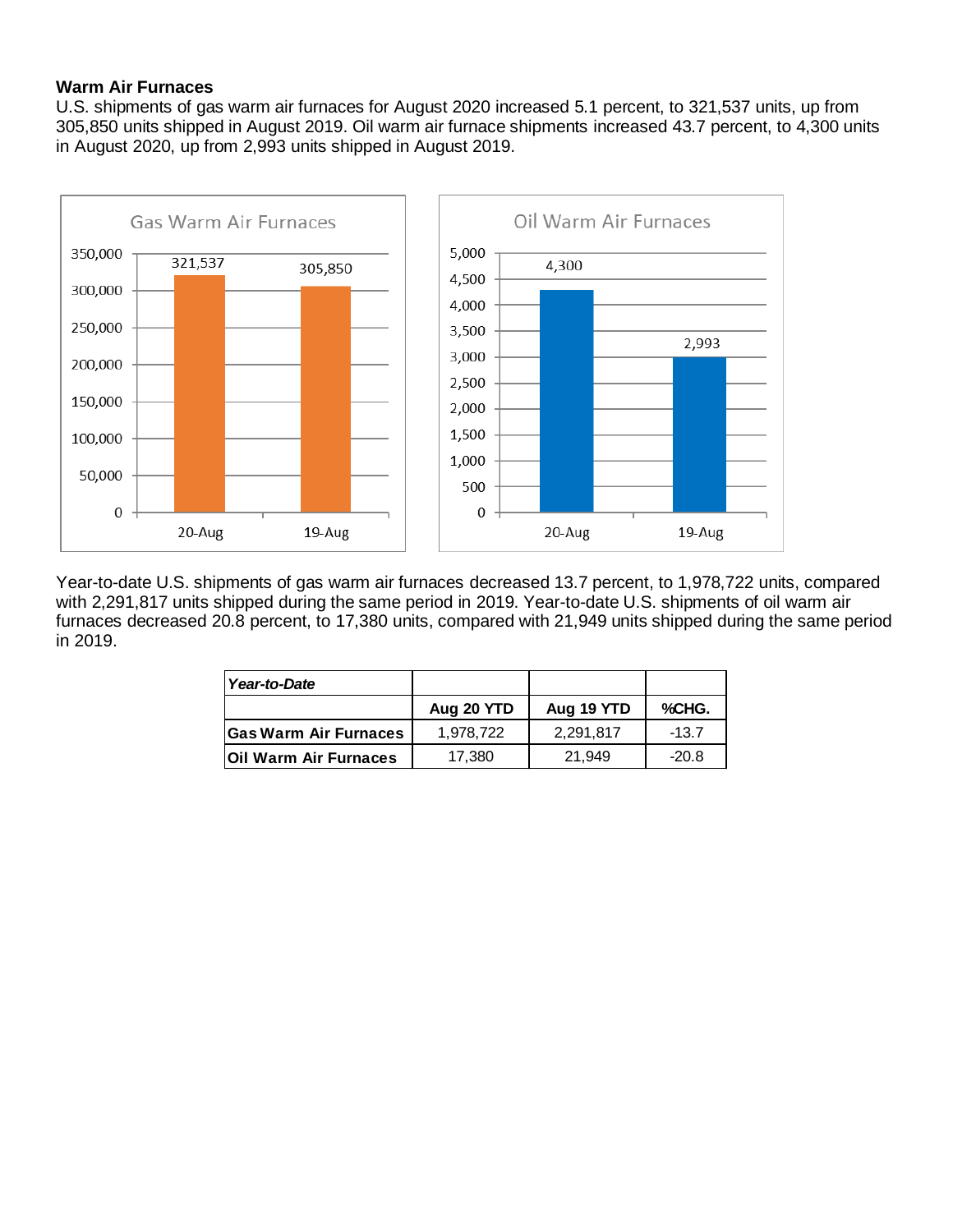# **Central Air Conditioners and Air-Source Heat Pumps**

U.S. shipments of central air conditioners and air-source heat pumps totaled 950,122 units in August 2020, up 21.8 percent from 779,923 units shipped in August 2019. U.S. shipments of air conditioners increased 28.1 percent, to 639,349 units, up from 499,252 units shipped in August 2019. U.S. shipments of air-source heat pumps increased 10.7 percent, to 310,773 units, up from 280,671 units shipped in August 2019.



Year-to-date combined shipments of central air conditioners and air-source heat pumps increased 1 percent, to 6,436,407 units, up from 6,370,742 units shipped during the same period in 2019. Year-to-date shipments of central air conditioners increased 1.9 percent, to 4,170,819 units, up from 4,092,014 units shipped during the same period in 2019. The year-to-date total for heat pump shipments decreased 0.6 percent, to 2,265,588, down from 2,278,728 units shipped during the same period in 2019.

| Year-to-Date                                 |            |            |        |
|----------------------------------------------|------------|------------|--------|
|                                              | Aug 20 YTD | Aug 19 YTD | %CHG.  |
| Air Conditioners & Heat Pumps Combined Total | 6,436,407  | 6,370,742  | $+1.0$ |
| <b>Air Conditioners Only</b>                 | 4,170,819  | 4,092,014  | $+1.9$ |
| <b>Heat Pumps Only</b>                       | 2,265,588  | 2,278,728  | $-0.6$ |